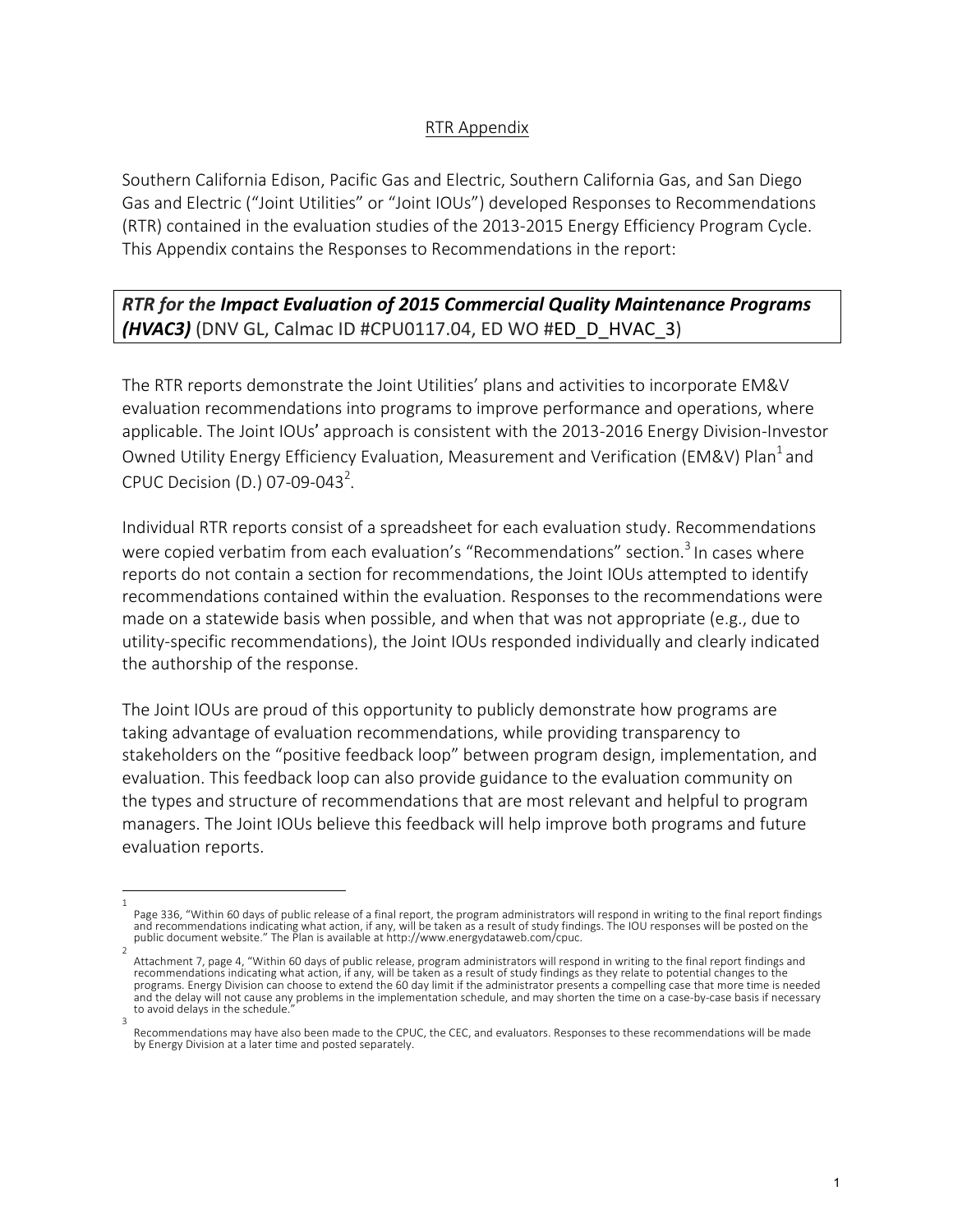## **Response to Recommendations (RTR) in Impact, Process, and Market Assessment Studies**

**Study Title:** Impact Evaluation of 2015 Commercial Quality Maintenance Programs (HVAC3) **Program:**  HVAC Author: **DNV GL Calmac ID:** CPU0117.04 **ED WO:** ED D HVAC 3

Link to Report: http://www.calmac.org/publications/HVAC3\_2015\_Impact\_Report.pdf

## **Disposition Notes**

Examples: ecific program change, give reason for rejection, or indicate that it's under further review.

es to required instrumentation or data collection by g contractors would need to be evaluated for cost-ef-, costs imposed on contractors or customers, and potram participation barriers.

es to data collection and tracking system would need to ed for cost-effectiveness and potential program particiriers.

Its to be a recommendation for the evaluators. We easing the sample size and use of the implementer data ve the calibration of DEER savings.

hat it would be preferable to replace rather than repair nctioning economizers. However, current DEER savings with the REA EUL for economizers make it challenging a TRC greater than 1.

| Item#          | Page # | <b>Findings</b>                                                                                                                                                                                                                                                                                                                                                                                                               | <b>Best Practice / Recommendations</b><br>(Verbatim from Final Report)                                                                                                                                                                                                                                        | Recommendation<br><b>Recipient</b>                         | <b>Disposition</b>                         |                                                           |
|----------------|--------|-------------------------------------------------------------------------------------------------------------------------------------------------------------------------------------------------------------------------------------------------------------------------------------------------------------------------------------------------------------------------------------------------------------------------------|---------------------------------------------------------------------------------------------------------------------------------------------------------------------------------------------------------------------------------------------------------------------------------------------------------------|------------------------------------------------------------|--------------------------------------------|-----------------------------------------------------------|
|                |        |                                                                                                                                                                                                                                                                                                                                                                                                                               |                                                                                                                                                                                                                                                                                                               | If incorrect,<br>please indicate and<br>redirect in notes. | Choose:<br>Accepted, Rejected,<br>or Other | Describe sp                                               |
| $\mathbf{1}$   | 107    | HVAC Quality Maintenance-QM:<br>The 2015 evaluation added promising new field in-<br>strumentation to determine refrigerant cycle perfor-<br>mance. The equipment was used for the evaluation<br>of the coil cleaning measure in this evaluation but it<br>could be applied to all measures either individually,<br>or the comprehensive QM measure.                                                                          | Continuing to develop in-field performance meas-<br>urement. Humidity sensors could be added to im-<br>prove estimation of the coil bypass factor.                                                                                                                                                            | PG&E, SCE, SDG&E                                           | Accepted                                   | Any change<br>participatin<br>fectiveness<br>tential prog |
| $\overline{2}$ | 103    | HVAC Quality Maintenance-QM:<br>The link between the tracking data claims and the<br>implementer data is not well established. We found<br>it difficult to use the large volume of data collected<br>by the programs, without this link.                                                                                                                                                                                      | Improve the data that support tracking system<br>claims                                                                                                                                                                                                                                                       | PG&E, SCE, SDG&E                                           | Accepted                                   | Any change<br>be evaluate<br>pation barr                  |
| $\mathbf{3}$   | 106    | HVAC Quality Maintenance-QM:<br>This evaluation developed savings estimates by us-<br>ing repeatable field measurements that correlate to<br>laboratory performance data for coil cleaning and<br>RCA measures. It also provided an evaluation meth-<br>odology that accounted for variability across build-<br>ing types and climate zones through modeling,<br>which made data collection efforts more cost-effec-<br>tive. | We recommend scaling this approach to add sample<br>points and implementer data can be used to sup-<br>port more accurate savings estimates.                                                                                                                                                                  | PG&E, SCE, SDG&E                                           | Other                                      | This appear<br>agree incre<br>will improv                 |
| 4              | 103    | Commercial HVAC Quality Maintenance-QM:<br>The results from this evaluation suggest that the coil<br>cleaning and refrigerant charge aspects of QM pro-<br>vide marginal energy impacts.                                                                                                                                                                                                                                      | We recommend continuation of pilots and develop-<br>ment of holistic measures including improvement of<br>previously installed non-functioning advanced digi-<br>tal economizer controls and increased incentives to<br>replace the dirty, rusty, poorly functioning units as<br>opposed to maintaining them. | PG&E, SCE, SDG&E                                           | Accepted                                   | We agree t<br>old non-fur<br>combined \<br>to achieve     |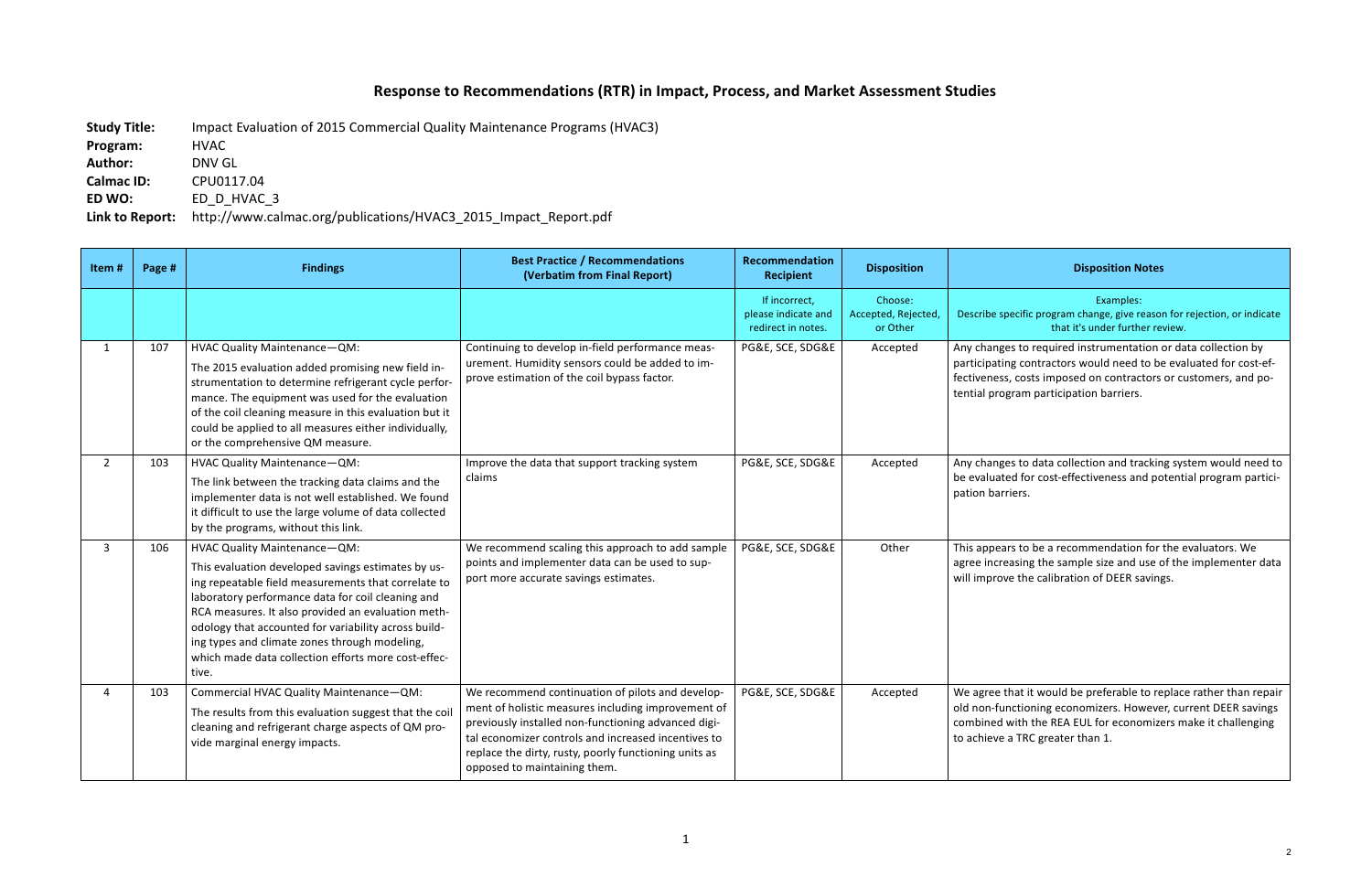ogram requirements prior to starting advanced econoinclude WE&T economizer training completion saboutq.net or through the National Comfort Institute IOUs recognize that there is a need for reinforcement C training for the contractor industry. The programs ue to work closely with the manufacturers of ADEC to keep contractors up to date on this evolving techprovide the latest guidance on installation, setup and ooting. Finally, as we continue to develop pilots, the valuate incorporating additional training.

rts have incorporated these training courses in support rograms. Economizer control setup training is currently is a part of our economizer training module. Credentials pproved provider is required to perform any work on ers. Credentials from one of the following is required to e final functional test: NEBB, TABB, AABC, NBC, and Commercial.

vill evaluate incorporating airflow data collection as air-side evaluation where economizer repair is offered the program. Currently the WE&T economizer course in some cases already include training the contractors measurement data collection and calculation of mixed os.

nomizer repair is offered as part of the program, inforthe as-found condition of the economizer is being colwing the program to identify the specific reason for oning economizers. Field technicians have been inthoroughly document any circumstance of inoperative ers with specific notes and photographs. The data is also nonthly in a feedback loop meeting with WE&T to infications to trainings, identify intervention points, stratrecord circumstances and experiences.

sed on the ASHRAE/ACCA Standard 180 minimum task vhich includes a semi-annual check of control system ch as thermostats. Remotely-adjustable thermostats equirement but will be evaluated for inclusion.

ctively investigating the energy savings potential of nced HVAC controls including but not limited to smart ts.

pply fan control measures are offered, the program tarly incentivize as-found cases where the fan is always on.

| 5              | 103 | Commercial HVAC Quality Maintenance-QM:<br>We found that the newer advanced digital econo-<br>mizer controllers (referred to as ADEC) were mal-<br>functioning due to setup errors rather than equip-<br>ment failure more often than the older analog type.                                         | Recommend that programs increase training on<br>how to install and program the units, as they are<br>more complicated and we found setup errors such<br>as incorrectly wired sensors and incorrectly pro-<br>grammed controllers. | PG&E, SCE, SDG&E | Accepted | Current pro<br>mizer work<br>through its<br>(NCI). The I<br>of the ADE<br>will continu<br>controllers<br>nology and<br>troublesho<br>IOUs will ev |
|----------------|-----|------------------------------------------------------------------------------------------------------------------------------------------------------------------------------------------------------------------------------------------------------------------------------------------------------|-----------------------------------------------------------------------------------------------------------------------------------------------------------------------------------------------------------------------------------|------------------|----------|---------------------------------------------------------------------------------------------------------------------------------------------------|
| 6              | 104 | Commercial HVAC Quality Maintenance-Econo-<br>mizer Repair:<br>The California Title 24 Standards require that econo-<br>mizers be integrated.                                                                                                                                                        | We recommend that the programs include this as-<br>pect of economizer control setup in their training<br>courses.                                                                                                                 | PG&E, SCE, SDG&E | Accepted | WE&T effo<br>of HVAC pr<br>provided as<br>from an ap<br>economize<br>perform th<br><b>NCI Light C</b>                                             |
| $\overline{7}$ | 107 | Commercial HVAC Quality Maintenance-Econo-<br>mizer Repair:<br>Initial investigation into air flow suggests there is<br>room for further investigation.                                                                                                                                              | Collecting economizer airflow data to further quan-<br>tify outside airflow rates, particularly at low flow<br>conditions. And continue with more investigation of<br>baseline economizer outside air flows.                      | PG&E, SCE, SDG&E | Accepted | The IOUs w<br>part of an a<br>as part of t<br>curriculum<br>to perform<br>air scenario                                                            |
| 8              | 107 | Commercial HVAC Quality Maintenance-Econo-<br>mizer Repair:<br>During our field data collection, we found a number<br>of economizers not functioning property.                                                                                                                                       | Collecting additional data on why economizers are<br>not functioning. Specifically, if we collect more infor-<br>mation to characterize failure modes it should lead<br>to more focused repairs in the future.                    | PG&E, SCE, SDG&E | Accepted | Where eco<br>mation on<br>lected, allo<br>non-functio<br>structed to<br>economize<br>reviewed n<br>form modif<br>egies, and I                     |
| 9              | 104 | Commercial HVAC Quality Maintenance-Thermo-<br>stat Adjustment & Supply Fan Controls:<br>We found a number of thermostats replaced or re-<br>programmed that did not meet the program re-<br>quirements for setback (cooling) or setup (heating)<br>temperatures during unoccupied building periods. | Recommend that programs who do not adjust ther-<br>mostats quarterly move toward remotely-adjustable<br>thermostats so they can be periodically checked to<br>maintain energy savings throughout the claimed<br>measure<br>life.  | PG&E, SCE, SDG&E | Other    | CQM is bas<br>schedule w<br>devices suc<br>are not a re                                                                                           |
| 10             | 107 | Commercial HVAC Quality Maintenance-Thermo-<br>stat Adjustment & Supply Fan Controls:<br>We observed a number of "smart" thermostats en-<br>tering program during our field data collection.                                                                                                         | Further study on "smart" thermostats can serve as a<br>demand control vehicle. These thermostats could<br>potentially improve the persistence of the thermo-<br>stat measure.                                                     | PG&E, SCE, SDG&E | Accepted | IOUs are ad<br>more advar<br>thermostat                                                                                                           |
| 11             | 105 | Commercial HVAC Quality Maintenance-Supply<br>Fan Controls:                                                                                                                                                                                                                                          | Recommend better targeting of the measure to<br>units that do not already have the supply fan in au-<br>tomatic mode or switched off during unoccupied                                                                            | PG&E, SCE, SDG&E | Accepted | Where sup<br>gets to only                                                                                                                         |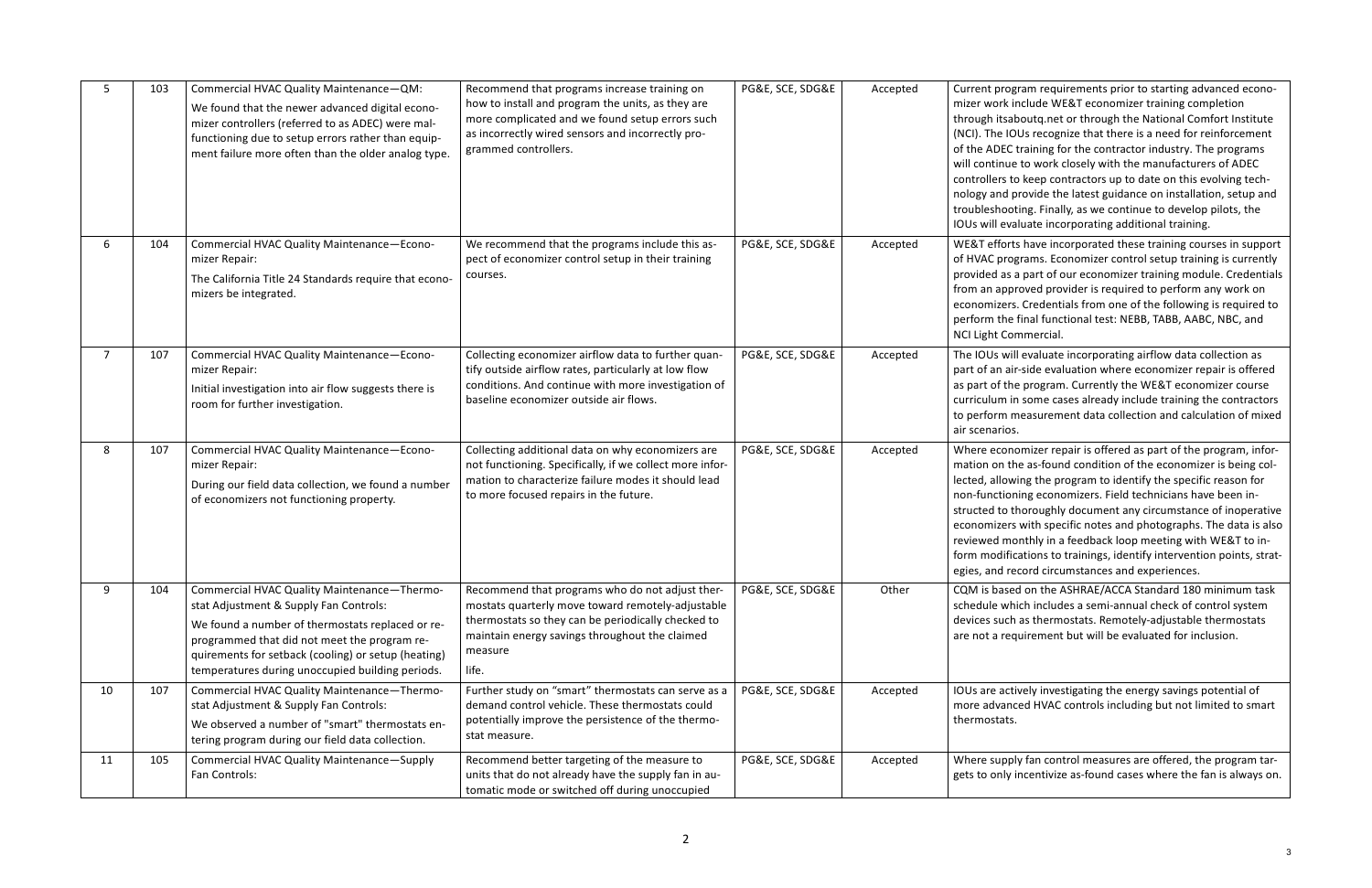Ident baseline study would determine the percentage at are in manual mode.

CA 180 Standard, contractors are still required to clean tyaporator, condenser and condensate cleaning is em-WE&T curriculum for hygienic and efficiency

mendation is accepted for traditional condenser devever, this will need to be reevaluated for packaged microchannel condenser which are more sensitive to t charge.

udes curriculum emphasizes the best practices of not gauge hoses for regular maintenance purposes. The is only required to test each refrigerant circuit once, llment into the CQM program. The IOUs are investigatlures that minimize the excessive use of refrigerant RCA.

kpaper disposition savings per ton for RCA is acceptable  $t$  utilities, however, SDG&E has no fan repair measure its Residential HVAC Quality Maintenance Program. support of applying workpaper disposition savings to the fan repair measure.

OUs regularly review and discuss implementation isrally and especially those that impact savings. These include potential program design changes and new Additionally, with the move to Statewide Program Imion, one of the downstream pilots is planned to be Resality Installation and Quality Maintenance. It is anticithis will be a third party proposed, designed and delivm which will certainly consider major program design nd new measures.

|    |     | We found most the fans were described with the<br>controls set at auto or intermittent baseline-states,<br>rather than always on during unoccupied periods.                                                                                                                                                                                                                                                                                                                                                                    | building periods. A baseline study could help deter-<br>mine the potential for savings from this measure.                                                                                                                                                                              |                  |          | An indeper<br>of units tha                                                                                                      |
|----|-----|--------------------------------------------------------------------------------------------------------------------------------------------------------------------------------------------------------------------------------------------------------------------------------------------------------------------------------------------------------------------------------------------------------------------------------------------------------------------------------------------------------------------------------|----------------------------------------------------------------------------------------------------------------------------------------------------------------------------------------------------------------------------------------------------------------------------------------|------------------|----------|---------------------------------------------------------------------------------------------------------------------------------|
| 12 | 104 | Commercial HVAC Quality Maintenance-Evapora-<br>tor & Condensor Coil Cleaning:<br>We found a high degree of variation in energy sav-<br>ings from units tested and suspect that the savings<br>vary depending not only on the potential for savings<br>given the degree and type of fouling, but also on the<br>cleaning technique.                                                                                                                                                                                            | We recommend continuing this measure as a low-<br>cost, low-savings item. Coil cleaning still has a very<br>important role from a hygiene perspective, and we<br>do not recommend that the practice be abandoned.                                                                      | PG&E, SCE, SDG&E | Accepted | Per the AC<br>the coils. E<br>phasized in<br>measures.                                                                          |
| 13 | 105 | Commercial HVAC Quality Maintenance-Refriger-<br>ant Charge Adjustment (RCA):<br>We measured the refrigerant charge of 25 single-<br>compressor and 11 dual-compressor packaged roof-<br>top air conditioner units after service and combined<br>that data with service data on the refrigerant adjust-<br>ments made by the service technician to estimate<br>the pre-service charge. In total, we observed four<br>refrigerant circuits completely devoid of refrigerant<br>in this study and our previous HVAC3 evaluation. | We recommend continuing this measure only in<br>cases where the refrigerant circuit is low or devoid<br>of refrigerant because savings are small for the ob-<br>served adjustments.                                                                                                    | PG&E, SCE, SDG&E | Accepted | The recom<br>signs. How<br>units with i<br>refrigerant                                                                          |
| 14 | 105 | Commercial HVAC Quality Maintenance-Refriger-<br>ant Charge Adjustment (RCA):<br>As previously found by HVAC5, the process of at-<br>taching and detaching refrigerant hoses can release<br>refrigerant, harming the atmosphere and slightly re-<br>ducing refrigerant in the circuit each time it is<br>checked.                                                                                                                                                                                                              | Although it is important to detect circuits with ex-<br>tremely low refrigerant charge, we recommend<br>against over-use of refrigerant pressure measure-<br>ment devices to avoid loss of refrigerant.                                                                                | PG&E, SCE, SDG&E | Accepted | WE&T inclu<br>attaching g<br>contractor<br>upon enrol<br>ing proced<br>gauges for                                               |
| 15 | 106 | Residential HVAC Quality Maintenance-QM:<br>The billing analysis implemented by 2013 and 2014<br>program participants found SDG&E's residential QM<br>program had no net energy savings and PG&E's had<br>a net realization rate of 26%.                                                                                                                                                                                                                                                                                       | The evaluation team recommends the residential<br>QM programs apply the workpaper disposition sav-<br>ings per ton for RCA and fan repair. The ex ante esti-<br>mate of blower motor savings appears to exceed<br>the realized values and may need to be adjusted<br>downward as well. | PG&E, SDG&E      | Accepted | Using work<br>to the joint<br>as part of it<br>PG&E is in<br>per-ton for                                                        |
| 16 | 106 | Residential HVAC Quality Maintenance-QM:<br>The energy savings impact analysis of residential<br>QM programs found low realization rates for PG&E's<br>program and no discernable savings for SDG&E's<br>program.                                                                                                                                                                                                                                                                                                              | The evaluation team recommends the residential<br>QM programs either review implementation issues<br>that have the potential to adversely impact savings<br>or consider major program design changes and new<br>measures.                                                              | PG&E, SDG&E      | Accepted | The joint IC<br>sues genera<br>discussions<br>measures.<br>plementati<br>idential Qu<br>pated that<br>ery prograr<br>changes an |